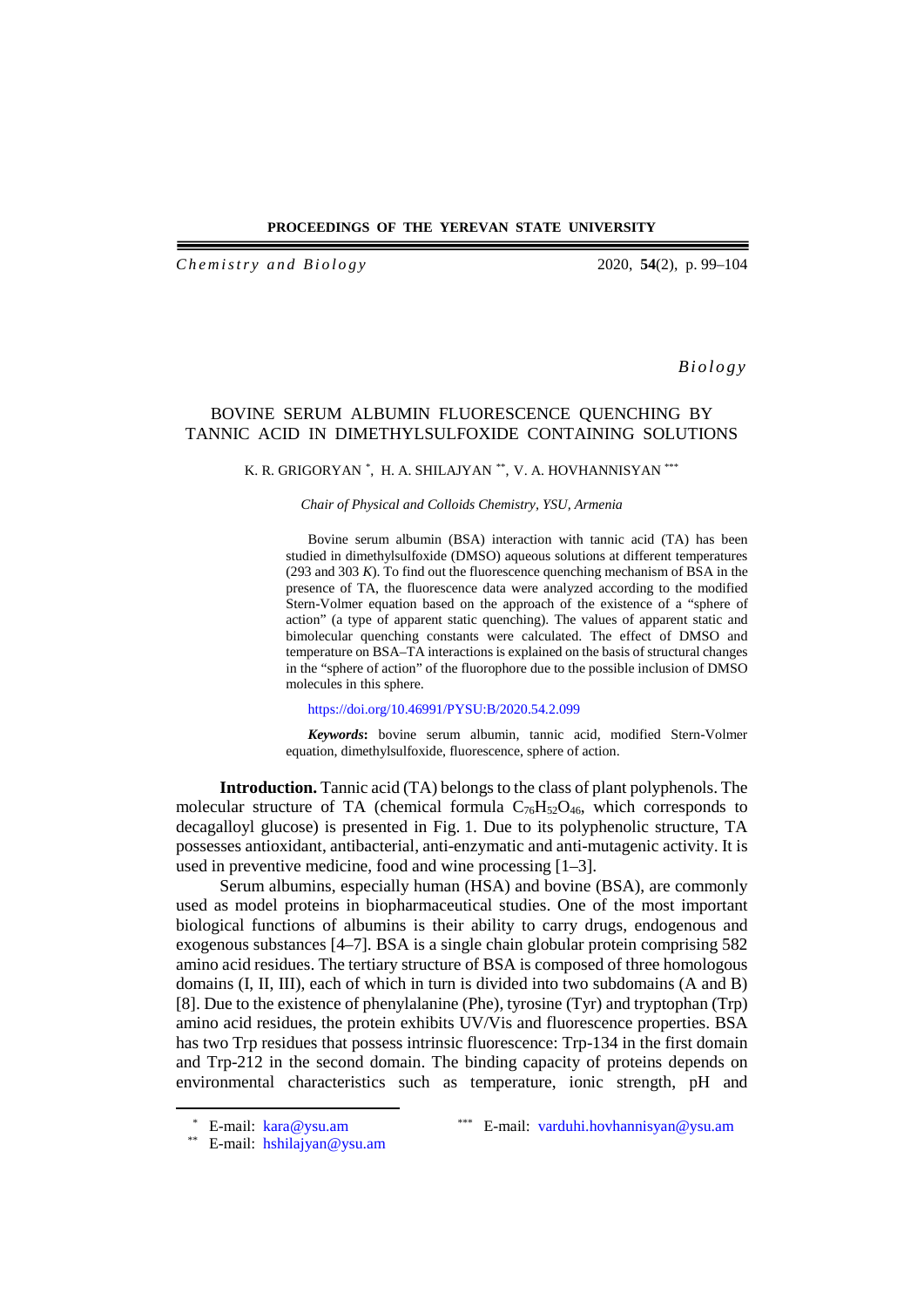

Fig. 1. Molecular structure of tannic acid.

composition of the solvent. As it was shown in [9], the preferential interaction of protein (HSA) with solvent components in dimethylsulfoxide (DMSO) containing binary aqueous solvents depends on the content of DMSO. At low DMSO concentrations, serum albumin undergoes preferential hydration, but at higher DMSO concentrations, preferential solvation of the protein by DMSO molecules occurs and a hydrophobic layer forms around the protein molecule. Fluorescence spectroscopy is a powerful method to study the interaction and structural changes of proteins due to its high

sensitivity, selectivity and convenience. For biological macromolecules (DNA, proteins and etc.), the fluorescence measurements can provide reliable information on ligand binding thermodynamics, kinetics and mechanism [7, 10–12]. In the present paper, the interaction between TA and BSA in the presence of DMSO has been studied using fluorescence spectroscopy.

**Materials and Methods.** Fatty acid free (0.005%) BSA, TA and DMSO were purchased from "Sigma Aldrich" (USA). Solution of TA was prepared in double distilled water, and solution of BSA was prepared using physiological solution purchased from Likvor Pharmaceuticals (Armenia). The concentration of BSA (0.4 *mg*/*mL*) was determined spectrophotometrically by absorption at *λ*=280 *nm* and the extinction coefficient of  $43.89 M^{-1}cm^{-1}$  [13]. The concentration of DMSO was 0.53 *mol*/*L*. Fluorescence spectra were recorded on a Varian Cary Eclipse spectrophotometer (Australia) equipped with a circulating water thermostat (Lauda 100) in the *λ*=260–500 *nm* range at an excitation wavelength of 280 *nm*. The width of the excitation and emission slits was 5 *nm*. Quartz cells with *l*=1 *cm* were used for measurements. The sample temperature was kept constant throughout the experiment. The results were analyzed using the ORIGIN 8.0 software.

**Results and Discussion.** The fluorescence spectra of BSA in the presence of TA in aqueous and DMSO–aqueous solutions are presented in Fig. 2.



Fig. 2. The fluorescence spectra of BSA in the presence of TA at various concentrations in aqueous (a) and DMSO–aqueous (b) solutions. BSA – 0.4 *mg*/*mL*, DMSO – 0.53 *mol*/*L*, *T*=303 *K*.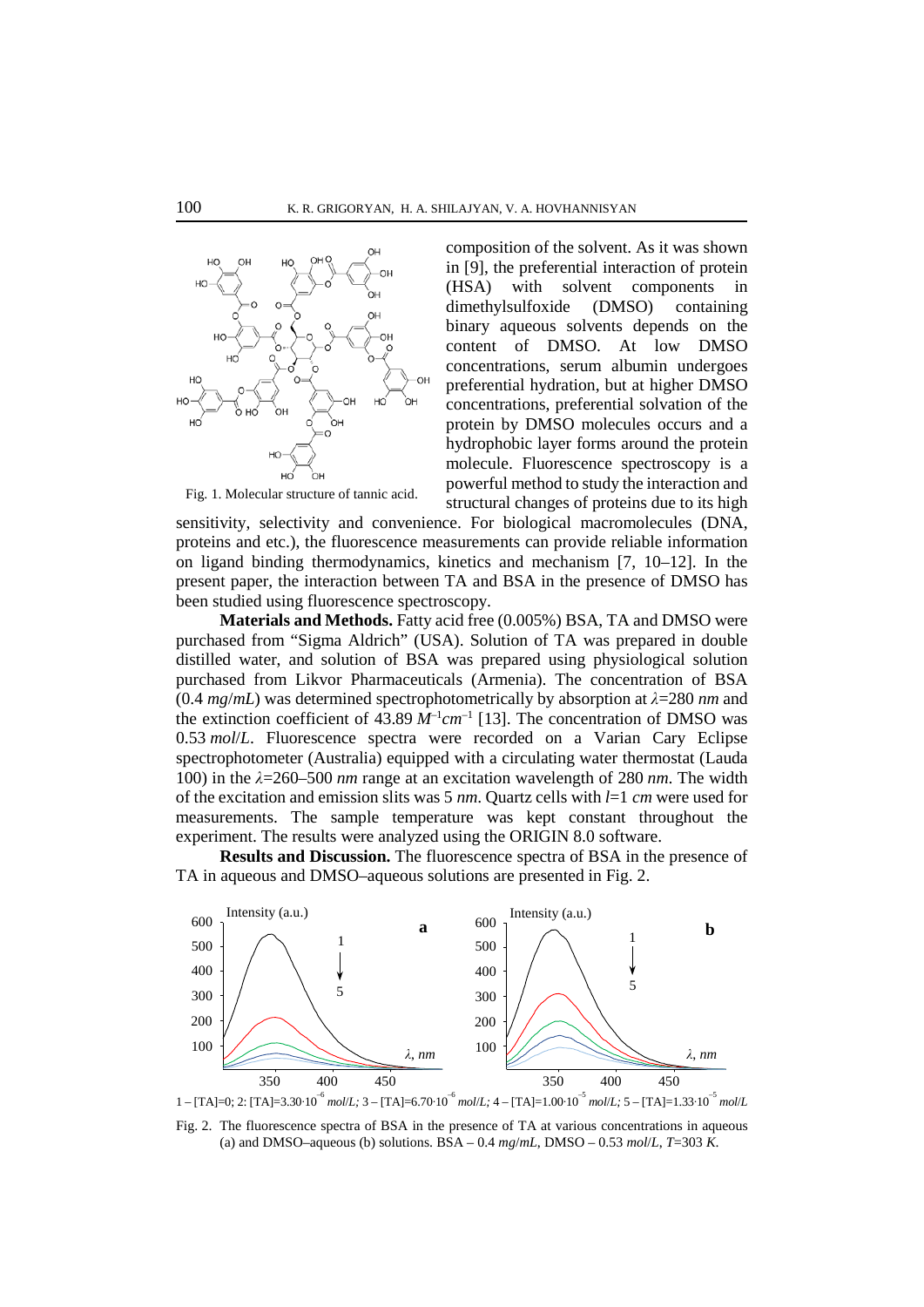These spectra are characterized by a strong emission band at  $\lambda_{\text{max}}=347 \text{ nm}$ , which decreases and shifts toward longer wavelengths (Δ*λ*=8 *nm*) with the increase of TA concentration. These results show that the polarity of the fluorophore (Trp residues) microenvironment changes, becoming more polar. In the presence of DMSO, the quenching of BSA fluorescence is less effective.

Quenching data are usually presented as Stern–Volmer plots:  $F_0/F$  versus [Q] (see Eq. 1). That is why  $F_0/F$  is expected to be linearly dependent on the concentration of the quencher. A linear Stern–Volmer plot is generally indicative of homogeneous quenching (static or dynamic). To find out the mechanism of BSA fluorescence quenching in the presence of TA, the fluorescence data were analyzed according to the Stern–Volmer equation:

$$
\frac{F_0}{F} = 1 + k_q \tau_0 [Q] = 1 + K_{SV} [Q], \tag{1}
$$

where  $F_0$  and  $F$  represent the fluorescence intensities in the absence and presence of a quencher;  $k_q$  is the bimolecular quenching rate constant;  $K_{SV}$  is the Stern–Volmer constant;  $\tau_0$  is the average lifetime of the fluorophore in the absence of a quencher, and  $[Q]$  is the concentration of the quencher [14]. In many cases, a fluorophore can be quenched by both static (complex formation in the ground state) and dynamic (collisions in the excited state) mechanisms by the same quencher. In this case, the characteristic feature of the Stern–Volmer plot has an upward curvature. In other cases, an upward curvature indicates the existence of a "sphere of action" (a type of apparent static quenching), within which quenching occurs when the quencher approaches the excited fluorophore, but they do not actually form a ground state complex.

The simplest binding model of a ligand with a bio-macromolecule and complex formations in the ground state can be described by the following equilibrium:  $F + Q \rightleftarrows [FQ]$ , where F is the fluorophore, Q is the quencher and  $[FQ]$ is the non-fluorescent complex of them. This situation can be characterized by the modified Stern–Volmer equation:

$$
\frac{F_0}{F} = (1 + K[Q]) \exp([Q]VN),\tag{2}
$$

where  $K$  is the association constant;  $V$  is the volume of the sphere, and  $N$  the Avogadro's constant. Eq. 2 can be interpreted as a nonlinear generalization of the Stern–Volmer equation if in the latter one notes that for  $K[Q]$  small enough  $(1 + K[Q]) \approx \exp(K[Q])$ , which is equivalent to  $\exp([Q]VN)$  in Eq. 2. So, Eq. 1 transforms into the modified Stern–Volmer equation of the following form:

$$
\frac{F_0}{F} = \exp(K[Q]), \text{ hence } \ln \frac{F_0}{F} = K[Q]. \tag{3}
$$

As can be seen from Fig. 3a, the Stern–Volmer plots deviate from linearity with an upward curvature, concave towards the  $y$ -axis in both aqueous and DMSO– aqueous solutions, but in the presence of DMSO, the curvature is less pronounced. At higher temperatures (30℃), the trend of the dependences does not change, however, the quenching of the fluorophore is less effective.

These dependences are not due to the combined (static and dynamic) quenching mechanism since the modified Stern–Volmer plots also deviate from linearity.

To interpret the data on BSA fluorescence quenching by TA, the modified Stern–Volmer equation (Eq. 3) describing "sphere of action" model was used. The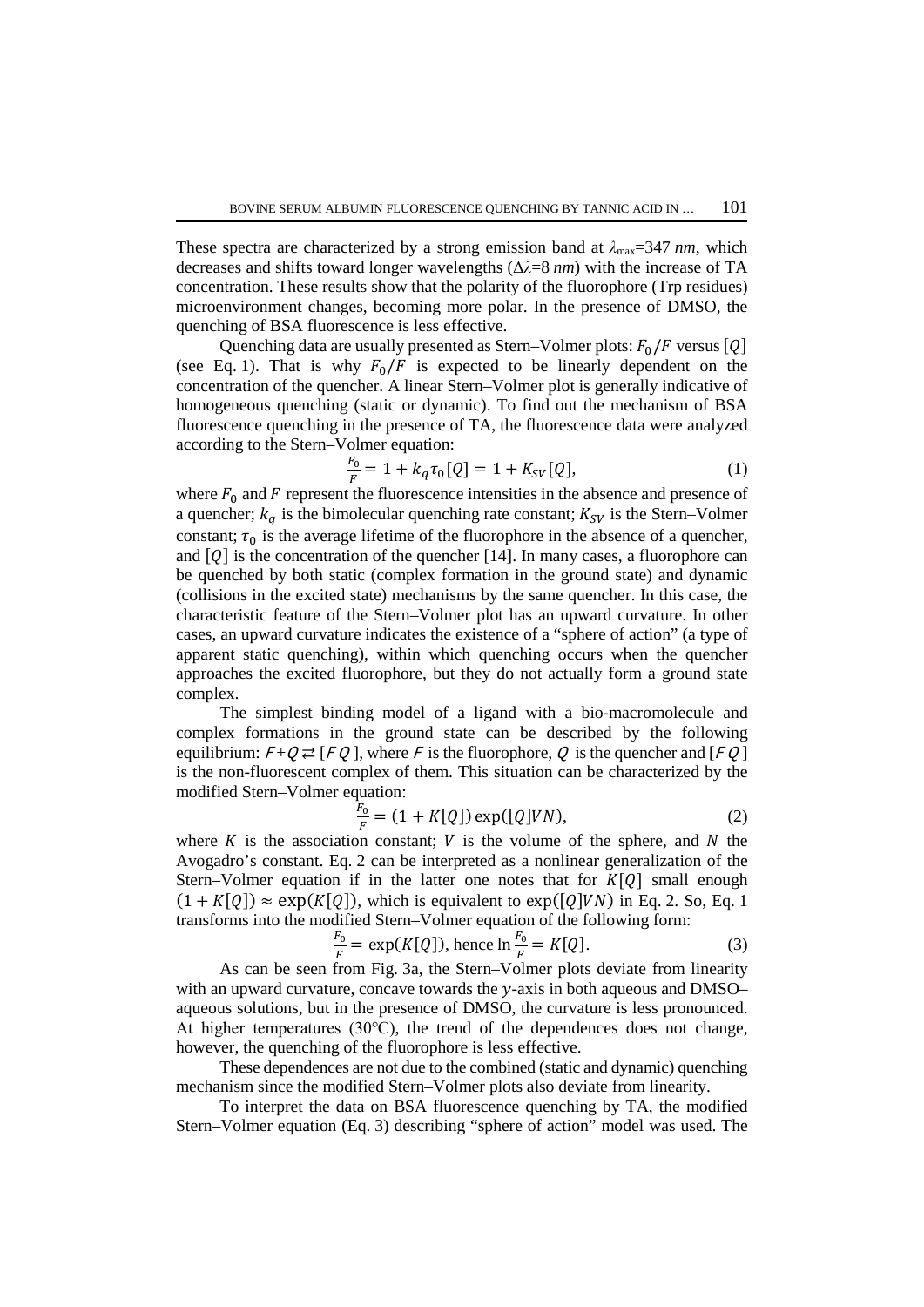apparent static ( $K_{app}$ ) and bimolecular quenching ( $k_q$ ) constants were determined using Fig. 3b and are presented in the Table.  $k_q$  was calculated using the BSA lifetime  $(\tau_0)$  of approximately 5 *ns* [15] in the absence of a quencher. The values of  $K_{app}$  in aqueous solutions were higher than in DMSO–aqueous solutions, which can be explained by the thickening of the "sphere of action" of fluorophore due to the inclusion of DMSO molecules in this sphere. At low concentrations (0.53 *mol*/*L*) DMSO forms strong complexes with H<sub>2</sub>O via hydrogen bonding [16], therefore the probability of penetration and binding of DMSO molecules in the "sphere of action" is very high. The effect of temperature on the stability of the formed complexes in aqueous and DMSO containing solutions is expressed in the same pattern: at higher temperatures the stability of these complexes decreases․ In the presence of DMSO these complexes are more stable due to structuring of the "sphere of action".



Fig. 3. Stern–Volmer (a) and modified Stern–Volmer (b) plots for BSA–TA in aqueous (1, 2) and DMSO–aqueous (3, 4) solutions at different temperatures.

|  | Constant                                                          | H <sub>2</sub> O   |                  | $H_2O-DMSO$      |                  |
|--|-------------------------------------------------------------------|--------------------|------------------|------------------|------------------|
|  |                                                                   | $20^{\circ}$ C     | $30^{\circ}$ C   | $20^{\circ}$ C   | $30^{\circ}$ C   |
|  | $K_{app} \times 10^{-5} (M^{-1})$                                 | $2.15 \pm 0.02294$ | $1.97 + 0.01668$ | $1.51 + 0.09671$ | $1.36 + 0.00512$ |
|  | $k_{\alpha}$ ×10 <sup>13</sup> (M <sup>-1</sup> s <sup>-1</sup> ) | 4.30               | 3.95             | 3.02             | 2.72             |

Apparent static ( $K_{app}$ ) and bimolecular quenching ( $k_q$ ) constants for the BSA–TA interaction

**Conclusion.** The interaction of BSA with TA in DMSO–aqueous solutions was evaluated at different temperatures by measuring the intensity of intrinsic fluorescence of BSA tryptophan residues (Trp-134 and Trp-214). The quenching of BSA fluorescence in the presence of TA is due to the interactions in the "sphere of action". The quenching property of TA depends on the changes in the structure of the "sphere of action" under the influence of the temperature and the inclusion of DMSO molecules in this sphere.

*This work was supported by SC MESCS of RA, in the frame of protection financing of Basic Laboratory of the Chair of Physical and Colloids Chemistry of YSU and research project 18 RF-020.*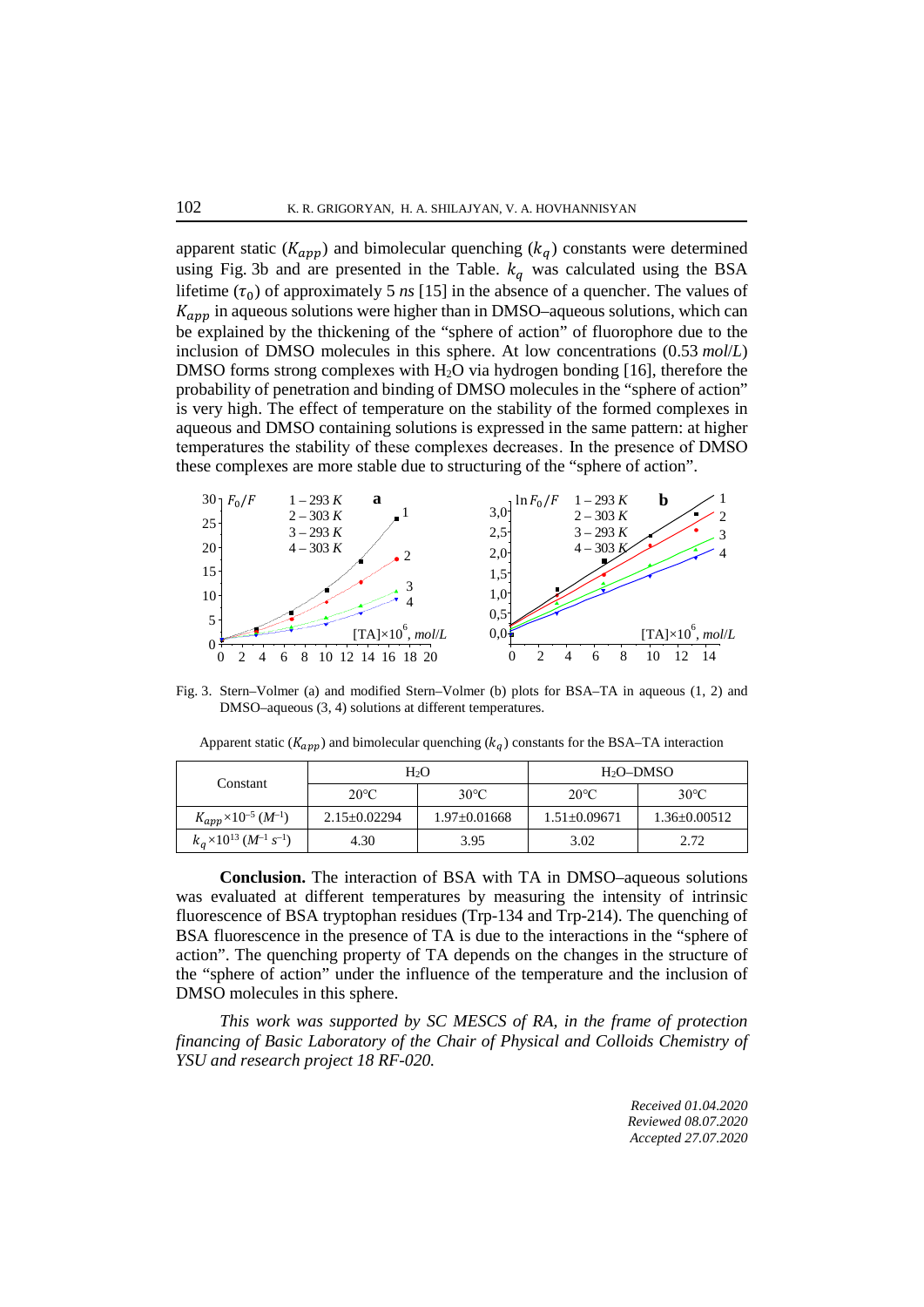#### REFERENCES

- 1. Andrade R.G., Dalvi L.T., Silva J.M.C., et al. The Antioxidant Effect of Tannic Acid on the in vitro Copper-mediated Formation of Free Radicals. *Arch. Biochem. Biophys.* **437** (2005), 1–9. <https://doi.org/10.1016/j.abb.2005.02.016>
- 2. Prieto M., Colin P., Fernández-Escámez P., Alvarez-Ordóñez A. Epidemiology, Detection and Control of Foodborne Microbial Pathogens. *BioMed Res. Int.* (2015), Article No: 617417, 2 p. <https://doi.org/10.1155/2015/617417>
- 3. Lim C.K., Penesyan A., Hassan K.A., Loper J.E., Paulsen I.T. Effect of Tannic Acid on the Transcriptome of the Soil Bacterium *Pseudomonas protegens* Pf-5. *Appl. Environ. Microbiol.* **79** (2013), 3141–3145. <https://doi.org/10.1128/AEM.03101-12>
- 4. Shilajyan H.A., Grigoryan K.R. UV/Vis and Fluorescence Study on the Interaction of Ni(II) Complex of Schiff Base of Glycine and Chiral Auxiliary (S)-2-[N-(N'-benzylprolyl)amino]benzophenone with Bovine Serum Albumin. *Monatsh. Chem.* **151** (2020), 135–139. <https://doi.org/10.1007/s00706-019-02527-y>
- 5. Musa K.A., Ridzwan N.F.W., Mohamad S.B., Tayyab S. Combination Mode of Antimalarial Drug Mefloquine and Human Serum Albumin: Insights from Spectroscopic and Docking Approaches. *Biopolymers* **111** (2020), Article No: e23337, 11 p. <https://doi.org/10.1002/bip.23337>
- 6. Nozaki A., Kimura T., Ito H., Hatano T. Interaction of Polyphenolic Metabolites with Human Serum Albumin: A Circular Dichroism Study. *Chem. Pharm. Bull.* **57** (2009), 1019–1023. <https://doi.org/10.1248/cpb.57.1019>
- 7. Grigoryan K.R., Ghazaryan A.G., Quenching Mechanism of Human Serum Albumin Fluorescence by Gangleron. *Proc. YSU B: Chem. Biol.* **47** (2013), no. 2, 6–10. <https://doi.org/10.46991/PYSU:B/2013.47.2.006>
- 8. Peters T. All About Albumin: Biochemistry, Genetics and Medical Applications. Academic Press, CA, San Diego (1995), 432 p.

<https://doi.org/10.1016/B978-0-12-552110-9.X5000-4>

- 9. Grigoryan K.R. Preferential Solvation of Human Serum Albumin in Dimethylsulfoxide–H2O Binary Solution. *Russ. J. Phys. Chem. A* **83** (2009), 2368–2370. <https://doi.org/10.1134/S0036024409130329>
- 10. Punith R., Hegde A.H., Jaldappagari S. Binding of an Anti-inflammatory Drug Lornoxicam with Blood Proteins: Insights from Spectroscopic Investigations. *J. Fluoresc.* **21** (2011), 487–495. <https://doi.org/10.1007/s10895-010-0735-9>
- 11. Vardevanyan P.O., Antonyan A.P., Parsadanyan M.A., Shahinyan M.A. Study of the Influence of the Ionic Strength on Complex-formation of Ethidium Bromide with poly(rA)-poly(rU). *J. Biomol. Struc. Dyn.* **38** (2020), 2493–2498. <https://doi.org/10.1080/07391102.2019.1630006>
- 12. Sandhya B., Ashwini H. H., Ramesh K.C., Seetharamappa J. Exploring the Binding Mechanism of Ondansetron Hydrochloride to Serum Albumins: Spectroscopic Approach. *Spectrochim. Acta, A* **86** (2012), 410–416. <https://doi.org/10.1016/j.saa.2011.10.060>
- 13. Pace C.N., Vajdos F., Fee L., Grimsley G., Gray T. How to Measure and Predict the Molar Absorption Coefficient of a Protein. *Protein Sci.* **4** (1995), 2411–2423. <https://doi.org/10.1002/pro.5560041120>
- 14. Lakowicz J.R. Principles of Fluorescence Spectroscopy, 3rd ed. Springer, Boston (2006), 954 p. <https://doi.org/10.1007/978-0-387-46312-4>
- 15. Papadopoulou A., Green R.J. Frazier R.A. Interaction of Flavonoids with Bovine Serum Albumin: A Fluorescence Quenching Study. *J. Agric. Food Chem.* **53** (2005), 158–163. <https://doi.org/10.1021/jf048693g>
- 16. Markarian S.A., Asatryan A.M., Zatikyan A.L. Volumetric Properties of Aqueous Solutions of Diethylsulfoxide at Temperatures from 298.15 to 343.15 K. *J. Chem. Thermodyn.* **37** (2005), 768–777. <https://doi.org/10.1016/j.jct.2004.11.017>